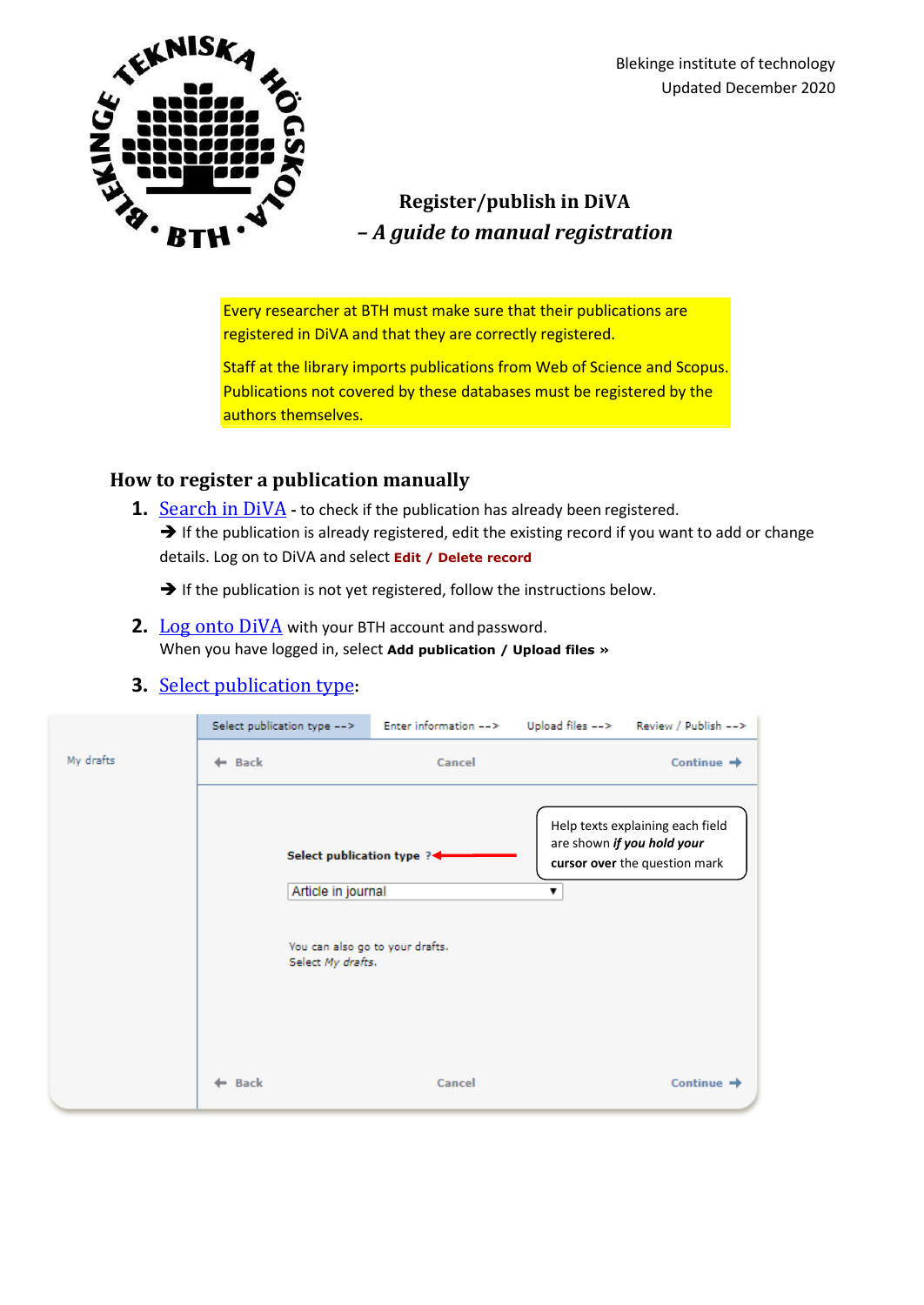*You can save an incomplete registration as a draft by clicking Cancel/Save and selecting Save a draft. You can fin it later under My drafts*

*The following instructions apply for the example Article in journal. For fields that are specific for other types of publications, see the last page in this guide. Fileds marked with red are required*

**4.** Subcategory: Specify a subcategory if the article is an Editorial, Letter, Meeting abstract or News item.

| Select publication type -->                   | Enter information --> | Upload files --> | Review / Publish -->   |
|-----------------------------------------------|-----------------------|------------------|------------------------|
| <b>Back</b><br>-                              | Cancel / Save draft   |                  | Continue $\rightarrow$ |
| Selected publication type: Article in journal |                       |                  | Change type »          |
| Subcategory?<br>۰<br>$\overline{\phantom{a}}$ |                       |                  |                        |

**5.** Author and affiliation: Fill in all names for authors at BTH and preferably all other authors. For authors at BTH you can search for and connect to Authority Records. They contain information about the author´s affiliation at BTH. Fill in name, and local user id at BTH and click on *Connect authority record*. Contact the library if you can't find an Authority Record for a BTH author.

|                                                   | Author ?                                         |
|---------------------------------------------------|--------------------------------------------------|
|                                                   | Connect authority record »                       |
|                                                   | Get saved personal data »   Save personal data » |
|                                                   | Last name: *<br>Year of birth:<br>Year of death: |
| Tip: You can change                               | First name: *<br>Local User Id:                  |
| the author order by                               | ORCID: What is ORCID? Register for an ORCID      |
| using the arrows in the<br>right corners. Visible |                                                  |
| when there are two                                | Department, unit or programme:                   |
| authors or more.                                  | <b>Choose organisation »</b>                     |
|                                                   | Research group:                                  |
|                                                   | E-mail:                                          |
| Tip: You can add                                  |                                                  |
| contributors who                                  | Other organisation:                              |
| helped with the work<br>but are not authors.      | Add more authors by                              |
|                                                   | Another author »<br>clicking on Another          |
|                                                   | author.                                          |
|                                                   | <b>Other contributor ?</b>                       |

Add contributor »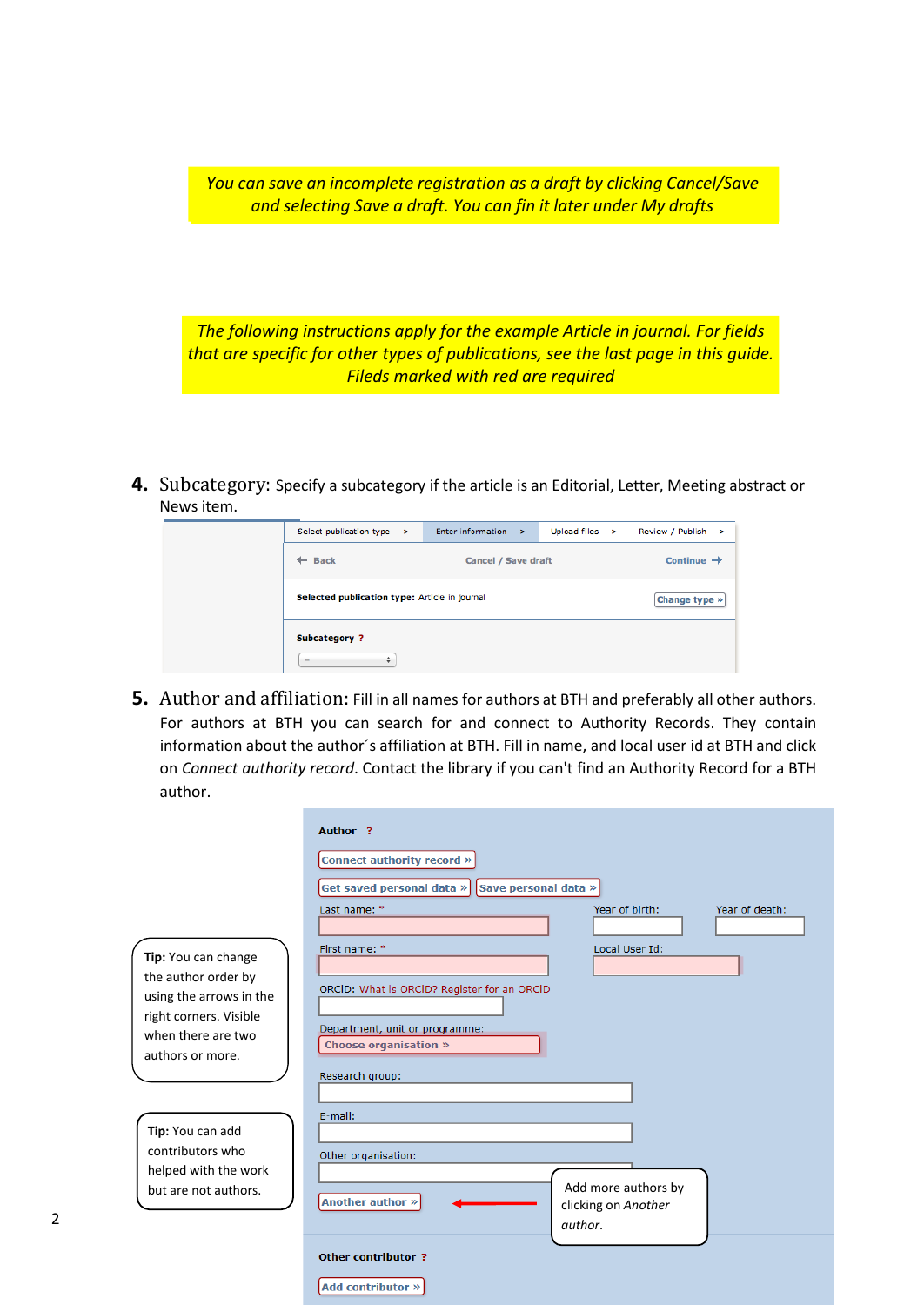**6.** The organisational affiliation for an author should be the same as was stated in the publication. Information about department or section for BTH authors is usually added when an authority record is selected. If information about affiliation needs to be corrected click on "Choose organization" and search for a name of the unit, or browse to the lowest level in the hierarchy. Confirm by "Update authority record". It is also possible to use the free text field *Other organisation* if while at BTH you were also affiliated with another organisation when you wrote the article.

| <b>Choose organisation</b><br>$\overline{\mathbf{x}}$                                                                                                                   |
|-------------------------------------------------------------------------------------------------------------------------------------------------------------------------|
| Search ?<br>Search for department, unit or programme. The superior department will be set automatically.                                                                |
| spatial<br><b>Search</b>                                                                                                                                                |
| Faculty of Engineering<br>└ Department of Spatial Planning                                                                                                              |
| Blekinge Institute of Technology<br>└Department of Spatial Planning and Civil Engineering (Closed down 1998-12-31)                                                      |
| Blekinge Institute of Technology<br>└ Department of Spatial Planning (Closed down 2004-12-31)                                                                           |
| <b>Browse?</b>                                                                                                                                                          |
| Navigate in the list by clicking on plus and minus. Choose department, unit or programme by clicking on the name.<br>The superior department will be set automatically. |
| Show departments that are closed down                                                                                                                                   |
| Blekinge Institute of Technology                                                                                                                                        |
| <b>Education Development Unit</b>                                                                                                                                       |
| Faculty of Computing                                                                                                                                                    |
| Department of Computer Science                                                                                                                                          |
| Department of Software Engineering                                                                                                                                      |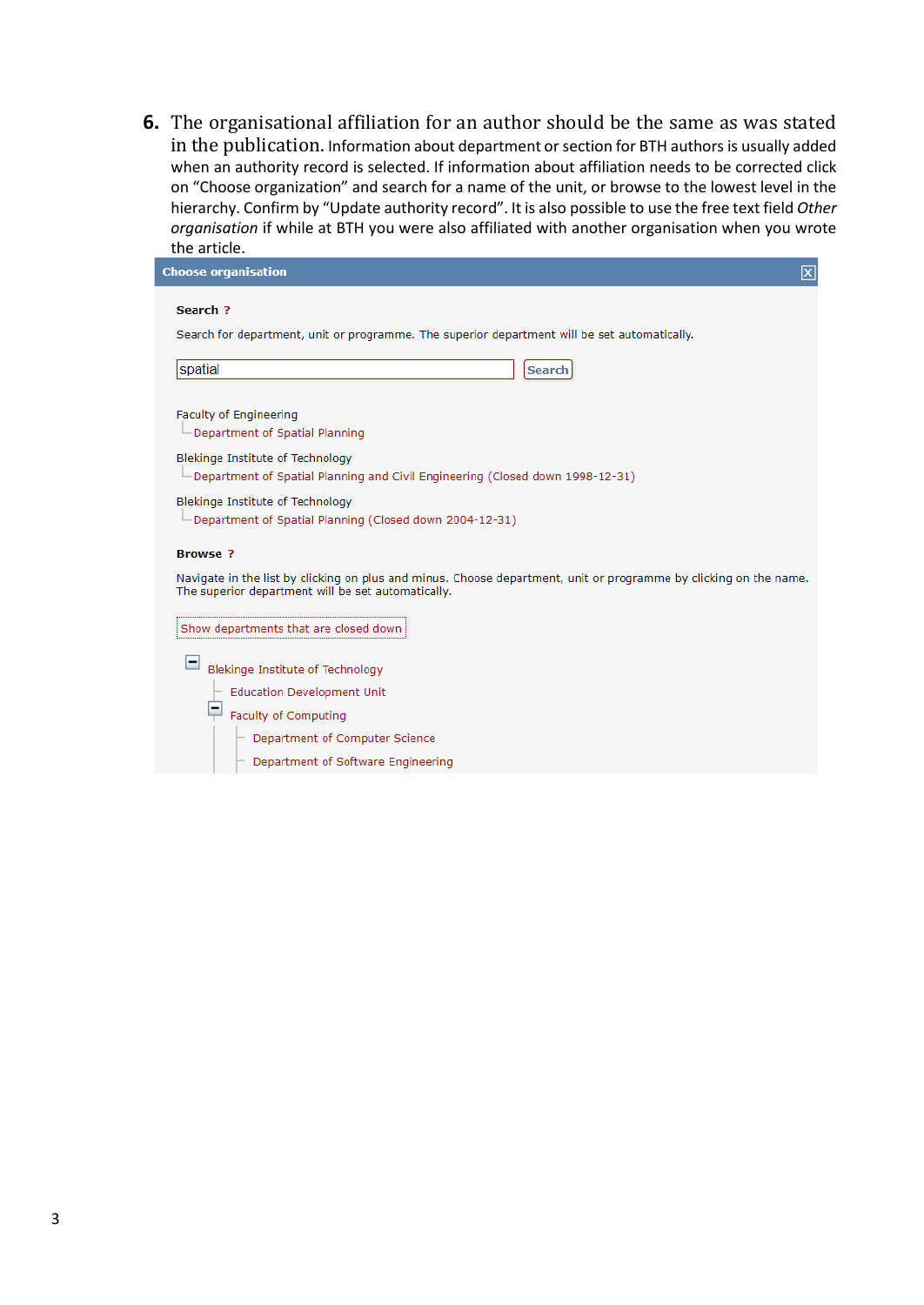**7.** Title: Enter the title of the article and any subtitle and select thelanguage. **Content type:** Select the content type of your work. **Status:** Select the status of your work. "Published" is preselected.

| Title ?                                                                                                                                                     |  |
|-------------------------------------------------------------------------------------------------------------------------------------------------------------|--|
| Main title: *                                                                                                                                               |  |
| Cold molecules                                                                                                                                              |  |
| $I$ $X_i$ $X^2$ $\Omega$ $ \mathbf{B}$ $\mathbf{B}$ $\mathbf{B}$ $\mathbf{B}$ $\mathbf{B}$ $\mathbf{B}$ $\mathbf{C}$ $\mathbf{F}$ $\mathbf{F}$ $\mathbf{F}$ |  |
| Subtitle:                                                                                                                                                   |  |
| technology and applications                                                                                                                                 |  |
| $I \times_{\scriptscriptstyle{2}} x^2 \Omega$   the the $\boxed{3}$   htm. $\boxed{3}$ of   M $\boxed{14}$                                                  |  |
| Language: *                                                                                                                                                 |  |
| Engelska<br>$\blacktriangledown$                                                                                                                            |  |
| Content type * ?                                                                                                                                            |  |
| ◎ Refereed ◎ Other academic ◎ Other (popular science, discussion, etc.)                                                                                     |  |
| <b>Content category</b><br>Artistic work                                                                                                                    |  |
| Status ?<br>Published<br>۰                                                                                                                                  |  |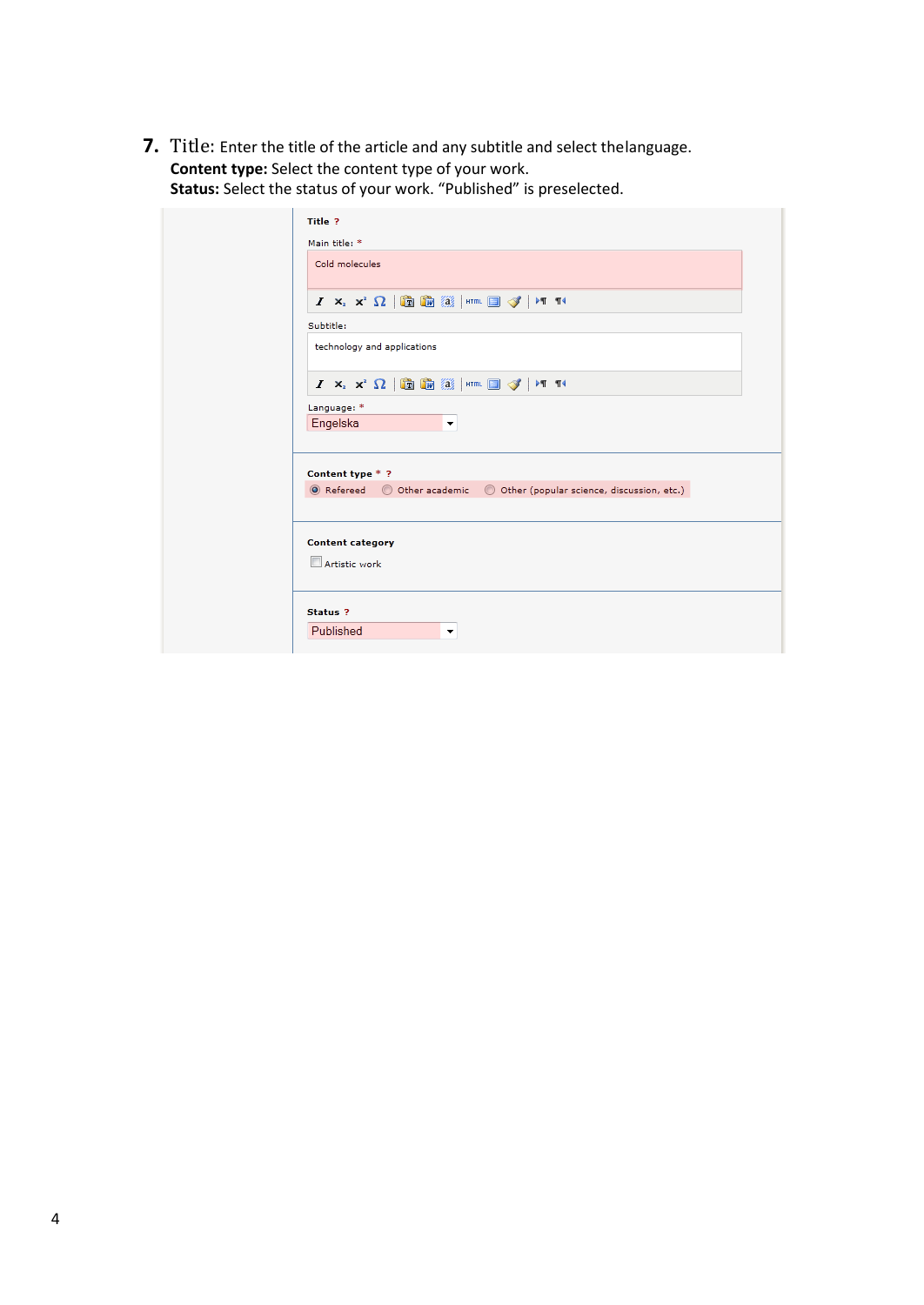**8.** Journal: Begin by entering the title or the ISSN of the journal in *Part of journal* and select from the list displayed. The journal selected is then displayed under the box. If the journal is not on the list, fill in all the details under *Other journal*.

**Conference:** If the article originates from a conference fill in name, place and date. **Other information:** Fill out the year, volume, number, article id and pages.

|                                    |                     | Journal of Chemical Thermodynamics, ISSN 0021-9614, EISSN 1096-3626                 |             |  |
|------------------------------------|---------------------|-------------------------------------------------------------------------------------|-------------|--|
|                                    |                     |                                                                                     |             |  |
| Other journal ?                    |                     |                                                                                     |             |  |
|                                    |                     | Journal title (if the journal is not listed above):                                 |             |  |
| ISSN:                              |                     |                                                                                     |             |  |
|                                    |                     |                                                                                     |             |  |
|                                    |                     |                                                                                     |             |  |
|                                    |                     |                                                                                     |             |  |
|                                    |                     |                                                                                     |             |  |
|                                    |                     |                                                                                     |             |  |
|                                    |                     | 2nd International Conference on Thermodynamics (ICT),<br>Berlin, 8-9 September 2011 |             |  |
|                                    |                     |                                                                                     |             |  |
| <b>Conference ?</b><br>Conference: |                     |                                                                                     |             |  |
|                                    | Other information ? |                                                                                     |             |  |
| Year: *                            | Volume:             | Number:                                                                             | Article Id: |  |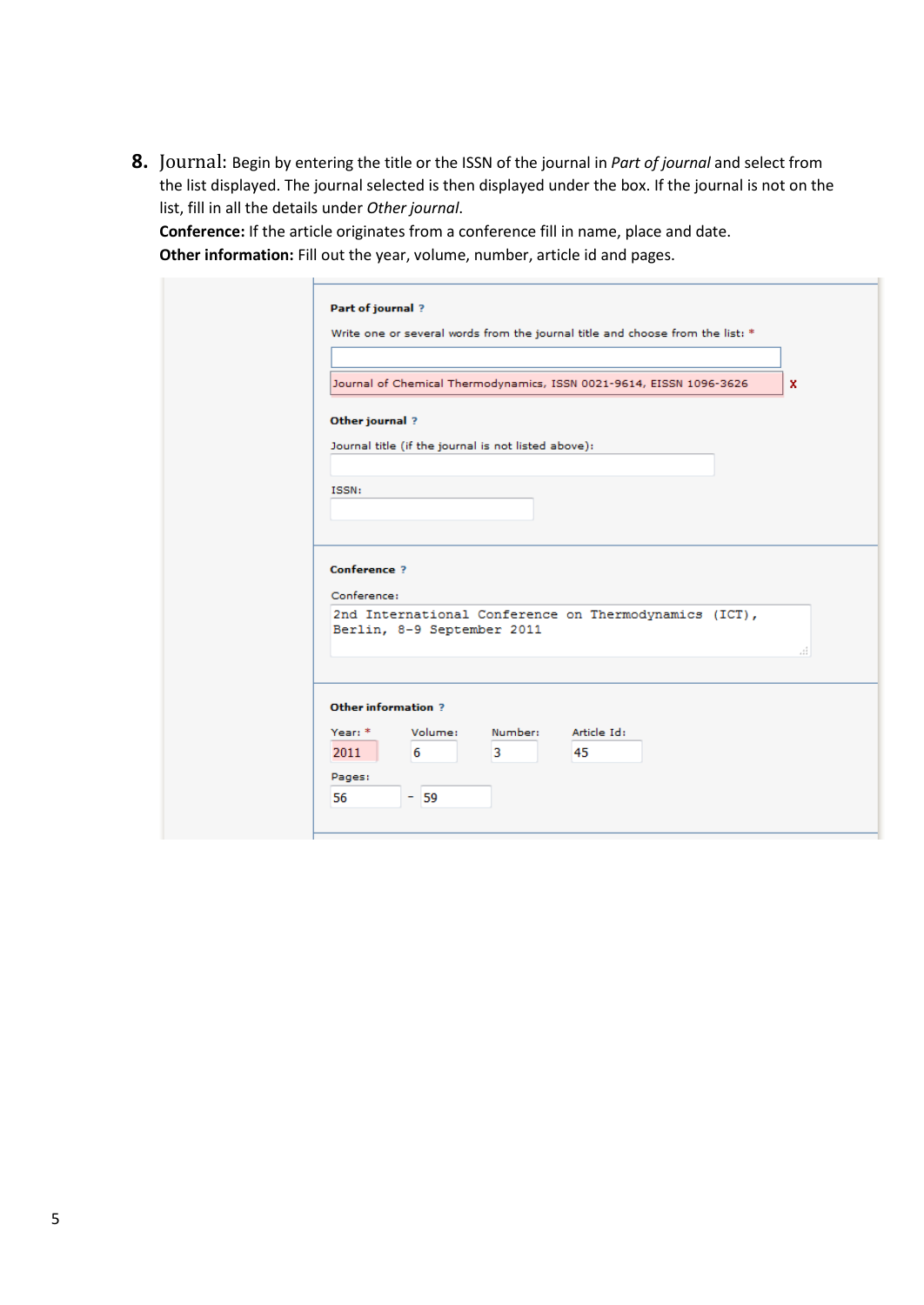**9.** Identifiers: Fill in the DOI number of the article. When the record is published in DiVA the DOI number will link to the article. If the DOI number links to free full-text, tick the box *Free full-text*. If there is no DOI you can fill in a link in the *URL* field, the link will be displayed automatically with the text *External link* when the record is published. In the field *URL label* you can add a descriptive text that will be linked with the address in the *URL* field*.* If the URL leads to a free fulltext, tick the box *Free full-text*.

| <b>Identifiers ?</b>                    |                |
|-----------------------------------------|----------------|
| URI: urn:nbn:se:uu:diva-358069          |                |
| DOI:                                    |                |
| 10.1140/epjc/s10052-017-5031-2          | Free full-text |
| URL:                                    |                |
| https://link.springer.com/journal/10052 |                |
| URL label:                              |                |
| Journal homepage                        | Free full-text |
| Another URL »                           |                |

**10.** National subject category: *National subject category* is used in the national finding tool SwePub. If it is difficult to specify the subject, choose one of the generalcategories.

| Search ?                                                                                                                                                          |  |
|-------------------------------------------------------------------------------------------------------------------------------------------------------------------|--|
| Search for national subject category. The superior subject category will be set automatically.                                                                    |  |
| software<br><b>Search</b>                                                                                                                                         |  |
| Software Engineering                                                                                                                                              |  |
| <b>Browse</b> ?                                                                                                                                                   |  |
| Choose national subject category by clicking on the name. The superior subject category will be set automatically.<br>Navigate in the list by clicking on ⊞ and ⊟ |  |
|                                                                                                                                                                   |  |
| ш<br>National subject categories                                                                                                                                  |  |
| Ŧ<br>Agricultural and Veterinary sciences                                                                                                                         |  |
| $\overline{\text{H}}$ Engineering and Technology                                                                                                                  |  |
| $\blacksquare$<br>Humanities and the Arts                                                                                                                         |  |
| Ξ<br>Medical and Health Sciences                                                                                                                                  |  |
| L.<br><b>Natural Sciences</b>                                                                                                                                     |  |
| $\blacksquare$<br>Social Sciences                                                                                                                                 |  |
| Cancel                                                                                                                                                            |  |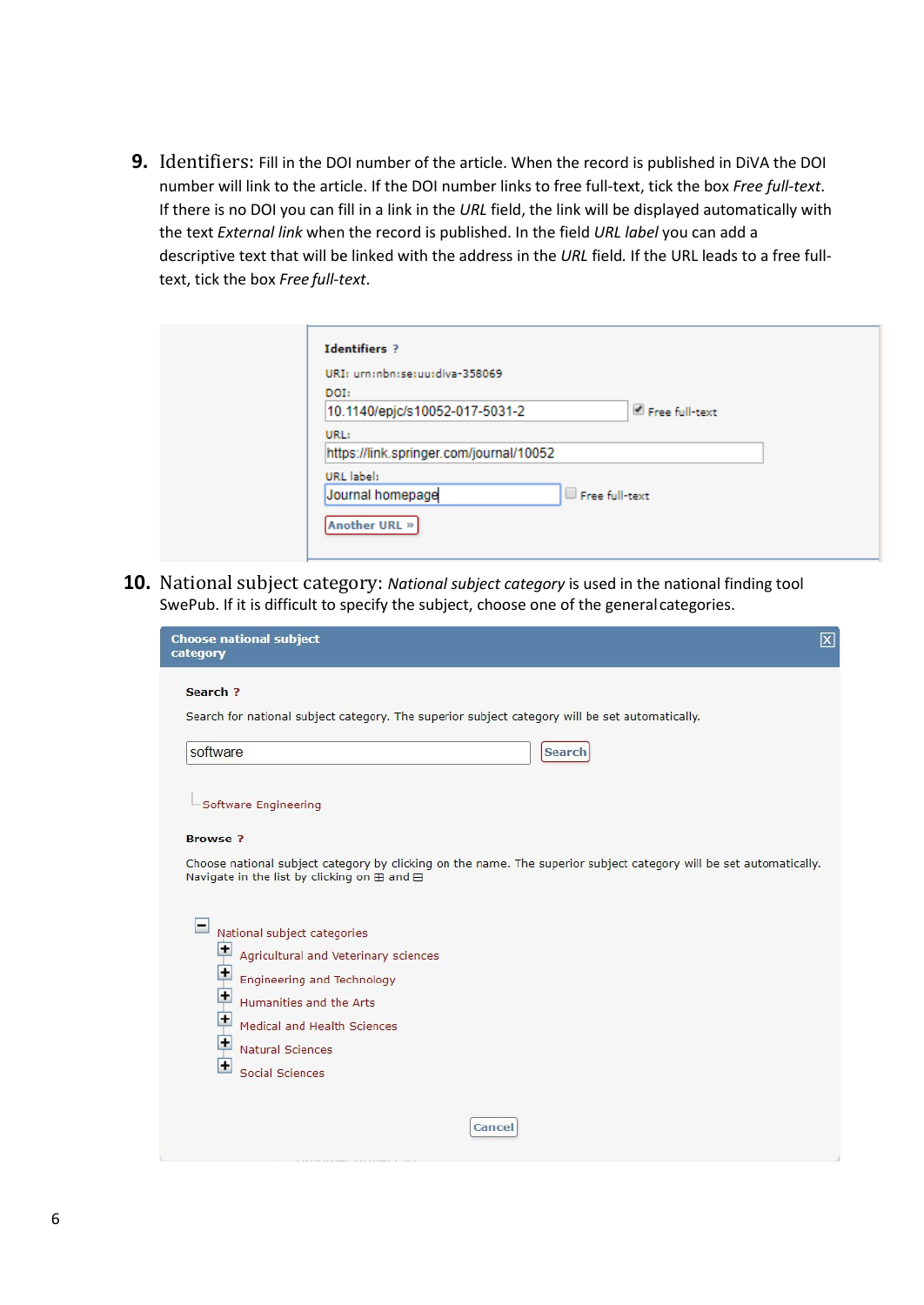**Research subject:** Non obligatory field.

| <b>Research subject ?</b> |  |
|---------------------------|--|
| -                         |  |
|                           |  |

11. Projects: It is possible to connect publications to projects that are registered in DiVA. You can also specify other projects in the free text field *Part of other project*.

| <b>Choose project</b>                                                                                                                                          |
|----------------------------------------------------------------------------------------------------------------------------------------------------------------|
| Search <sub>2</sub>                                                                                                                                            |
| Search for project.                                                                                                                                            |
| Competition<br>Search<br>Clear                                                                                                                                 |
| Click on one of the links to choose project.                                                                                                                   |
| $-$ / ARCIGS-M / project:2                                                                                                                                     |
| $\vdash$ / RESPOND: Multilevel Governance of Mass Migration in Europe and Beyond / project:7                                                                   |
| $-$ 2013-6136 VR / SWE-2010-24 The Informal Realities of Peacebuilding - Military Networks and Former Mid-<br>Level Commanders in Post-War Liberia / project:6 |
| $-$ 2008-1059_VR / Transnational Strategies in Higher Education and Professional Fields. The Cases of Law,<br>Science, and Art (EDUCULT -08) / project:5       |

**12.** Keywords and Abstract: Adding keywords and abstract will help others to find your publication.

| Click to add keywords in<br>several languages.                 | Keywords ?<br>sodium actete, sodium butyrate, standard partial molar volume<br>Language:<br>Engelska<br>۰<br>Keywords in another language »                                                                                                                                                                                                                                                                                                                                                                                                                     |
|----------------------------------------------------------------|-----------------------------------------------------------------------------------------------------------------------------------------------------------------------------------------------------------------------------------------------------------------------------------------------------------------------------------------------------------------------------------------------------------------------------------------------------------------------------------------------------------------------------------------------------------------|
|                                                                | Part of project ?<br>Another project »                                                                                                                                                                                                                                                                                                                                                                                                                                                                                                                          |
|                                                                | Abstract ?<br>$\cdot$   Geo ( ) $\Omega$ $\sum$   htm. $\Box$ of   $\sim$ 11<br><b>B</b> $I \times_{2}^{\circ} \mathbf{x}^{2}$ $\mid \vdots \equiv \mid \equiv \mid$ Paragraph<br>We investigate the interaction of ultracold antihydrogen with a conducting surface, focusing<br>E<br>on the phenomenon of quantum reflection. We calc. the reflection probability as a function of<br>incident atom energy. We find that, for ground-state H atoms (with T<10-5 K), the<br>probability of reflection is R.simeg.1-kb, where k is the momentum of the atom and |
| Click to add abstracts<br>(summaries) in several<br>languages. | Path: $p$<br>Words: 212<br>Language:<br>Engelska<br>$\blacktriangledown$<br>Another abstract »                                                                                                                                                                                                                                                                                                                                                                                                                                                                  |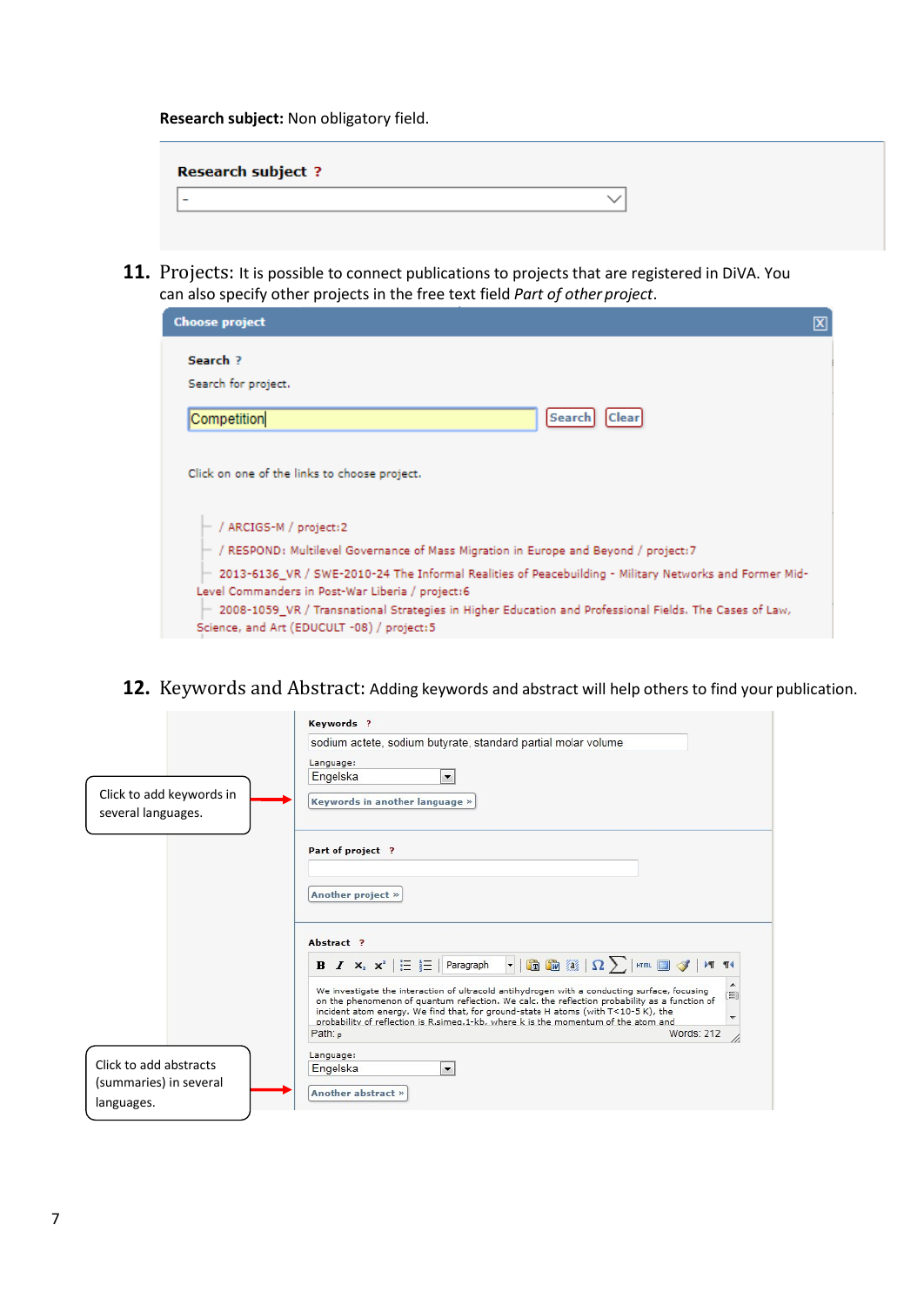**13.** Research funder: If the publication is a part of a research project that is supported by a research funder, search or select the funder from the list and enter the projectnumber.

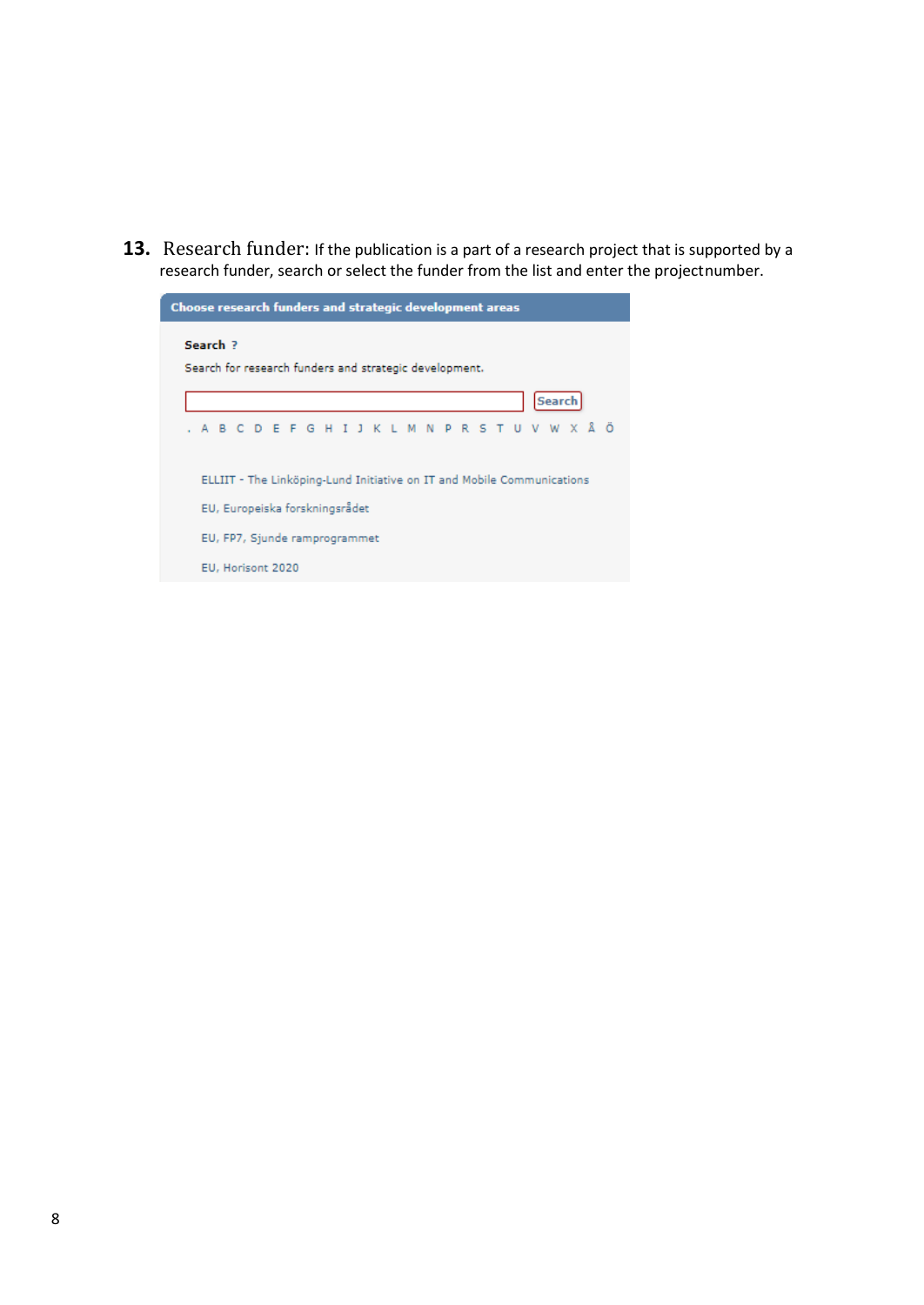**14.** Upload files: If you don't want to upload a file but merely register details about the publication click on *Continue*.

Before you upload an article or other publication that has been published by a publishing house, you must check that the publisher allows you to make the publication freely available via DiVA. Read more about [copyright and publishing.](http://www.ub.uu.se/publish/copyright-when-publishing/) There are no special requirements in DiVA if you only want to archive your publication. If so, select the option *Only for archiving*. Upload your publication as a PDF-file.

|                                                                                                                                                                                                                                   | You can choose to continue without uploading a file.                                                                                                                                                                                                                                                                                                                                                                                 |
|-----------------------------------------------------------------------------------------------------------------------------------------------------------------------------------------------------------------------------------|--------------------------------------------------------------------------------------------------------------------------------------------------------------------------------------------------------------------------------------------------------------------------------------------------------------------------------------------------------------------------------------------------------------------------------------|
|                                                                                                                                                                                                                                   | Upload file/Self-archive ?<br><b>Title:</b><br>Cold molecules<br>Self-archive<br>Most academic journals/publishers allow that you self-archive a copy of your article in an open<br>archive - open access. Check the publisher's policy in SHERPA/RoMEO<br>www.sherpa.ac.uk/romeo                                                                                                                                                    |
| Select the version of the article<br>you want to upload (Accepted,<br>Submitted, Published). This<br>option is only available for<br>articles and conference papers.                                                              | Which version should be made available in DiVA? $^\ast$<br>Are you unsure about which version you can make available - read more (popup) »<br>Accepted version - the author-created version that incorporates referee comments and is<br>accepted for publication<br>$\bigcirc$ Submitted version - the early author's version that has been submitted to the journal/publisher<br>Published version - the publisher-created version |
| If you want to publish the full<br>text file with a certain delay<br>(embargo), select "Make freely<br>available later" and choose a<br>date in the Edit box. Your full<br>text file will be displayed in<br>DiVA from that date. | When should the file be made freely available? *<br>(C) Make freely available now (open access)<br>Make freely available later<br>Oonly for archiving<br>Date:<br>If the file should be hidden in the future, add when:<br>Date:<br>b                                                                                                                                                                                                |
|                                                                                                                                                                                                                                   | Type: *<br>Select fulltext and pdf<br>fulltext<br>pdf (application/pdf)<br>Give the file a name (optional):<br><b>Print file</b><br>$\Box$ Digitized<br>Specify conditions to be included on the cover page:                                                                                                                                                                                                                         |
|                                                                                                                                                                                                                                   | Click on "Bläddra"<br>and select your file<br>Bläddra<br>to upload it<br>0.96<br>Upload file from URL if the file is larger than 1 GB (Max 16 GB)<br><b>Upload</b>                                                                                                                                                                                                                                                                   |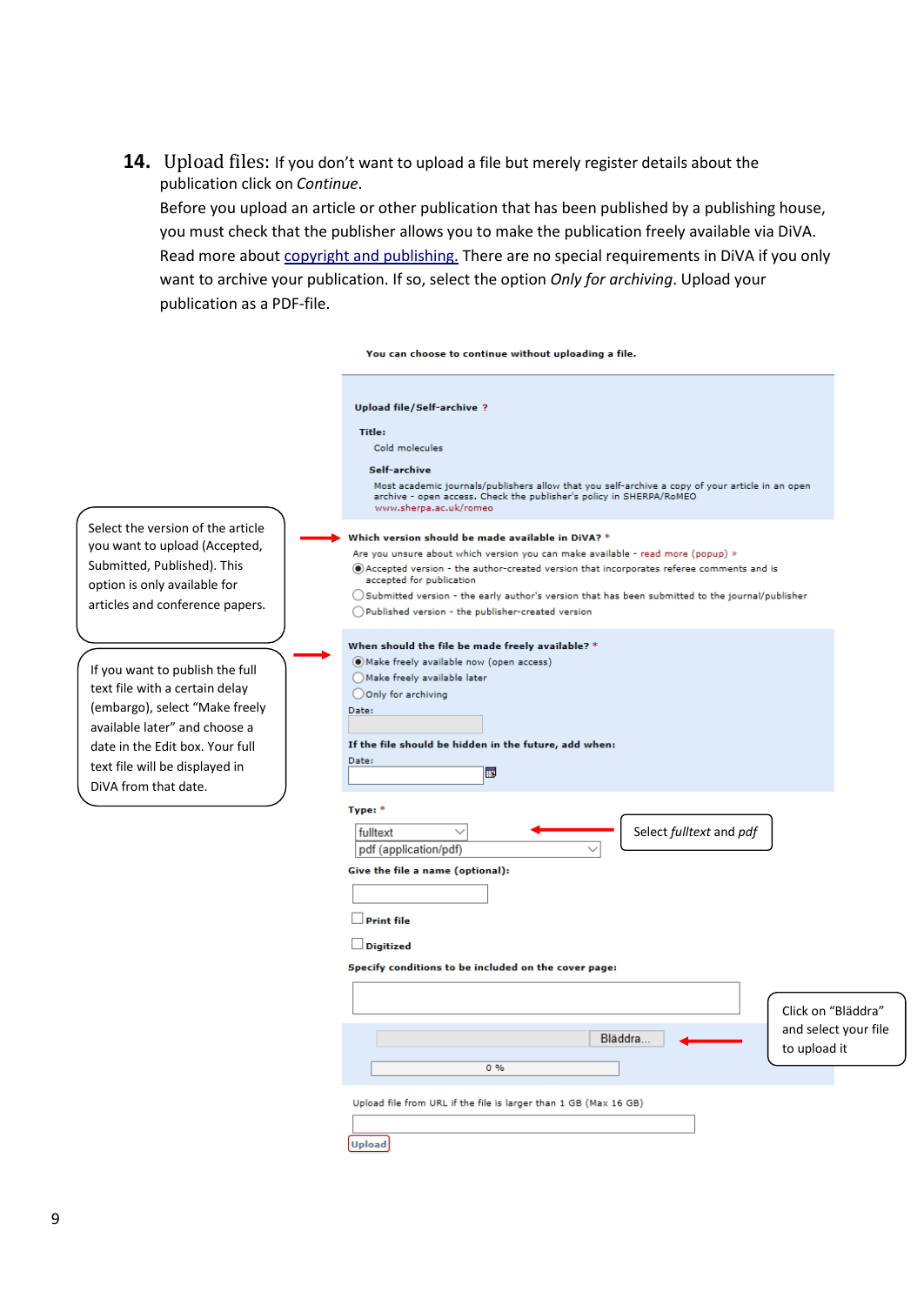**15.** Accept the publishing conditions: Read through and accept the publishing conditions. If you have chosen to archive your publication, you will not need to accept the publishing conditions.



**16.** Review/Publish: Check the details you have filled in. If you want to change something, used the link *Edit information* or click on *Back* to return to the form and make the necessary changes. When all information is correct, click on Submit.

|                    | Select publication type $\rightarrow$ Enter information $\rightarrow$ |           | Upload files $-->$                                    | Review / Publish --> |  |
|--------------------|-----------------------------------------------------------------------|-----------|-------------------------------------------------------|----------------------|--|
| « Edit information | $\leftarrow$ Back                                                     |           | Cancel / Save draft                                   |                      |  |
|                    | Author:                                                               |           | Andersson, Anna                                       |                      |  |
|                    | Title:                                                                |           | Cold molecules                                        |                      |  |
|                    | <b>Publication type:</b>                                              |           | Article in journal (Refereed)                         |                      |  |
|                    | Language:                                                             | English   |                                                       |                      |  |
|                    | Status:                                                               | published | Advances in Chemical Physics (ISSN 0065-2385)<br>2011 |                      |  |
|                    | In:                                                                   |           |                                                       |                      |  |
|                    | Year of publ.:                                                        |           |                                                       |                      |  |

Records that do *not* contain an uploaded full text file or other attachment will be immediately visible in DiVA and will be checked by a librarian retroactively. If a full text file or other attachment has been uploaded with the record, it will not be visible right away. A librarian will check the file(s) before they are published in DiVA. There are special routines for doctoral and licentiate theses and for student papers. These are never published immediately but always checked first by a librarian or an administrator before being published.